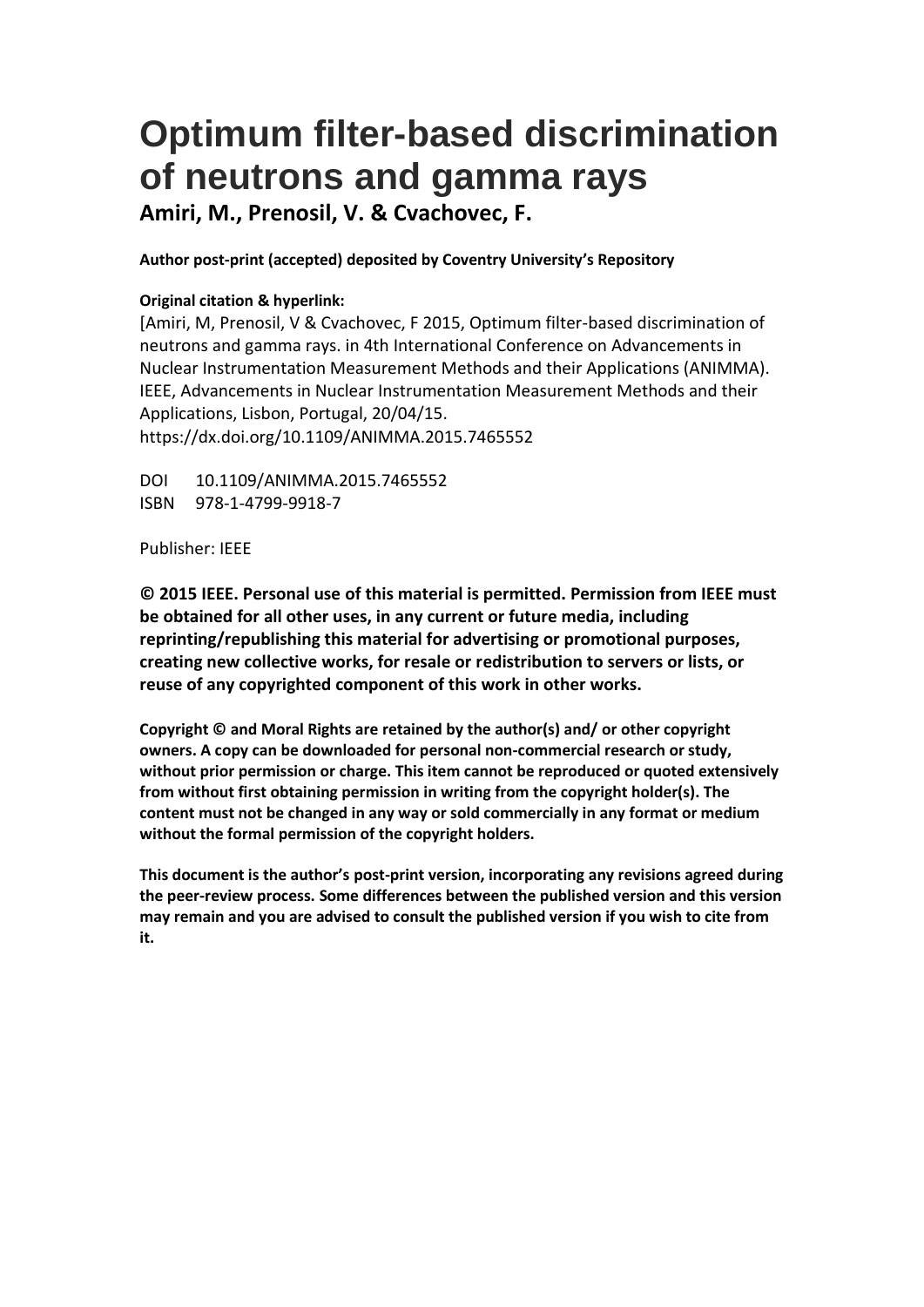## Optimum Filter-Based Discrimination of Neutrons and Gamma Rays

Moslem Amiri, Václav Přenosil, and František Cvachovec

*Abstract*—An optimum filter-based method for discrimination of neutrons and gamma-rays in a mixed radiation field is presented. The existing filter-based implementations of discriminators require sample pulse responses in advance of the experiment run to build the filter coefficients, which makes them less practical. Our novel technique creates the coefficients during the experiment and improves their quality gradually. Applied to several sets of mixed neutron and photon signals obtained through different digitizers using stilbene scintillator, this approach is analyzed and its discrimination quality is measured.

*Index Terms*—Counter/discriminator, optimum filter, neutron spectroscopy, organic scintillator.

#### I. INTRODUCTION

THIS article deals with the measurement and discrimination of neutron and  $\gamma$ -ray radiations. The primary ination of neutron and  $\gamma$ -ray radiations. The primary reaction producing neutron field and scattering reactions of neutrons with materials in the environment lead to the production of  $\gamma$ -ray as a background radiation. It is often necessary to measure neutron radiation in mixed fields of high  $\gamma$ -ray intensity. Certain scintillators could effectively discriminate between neutron and  $\gamma$  radiation; their scintillation pulse shapes for these two radiations are different from each other. The differing pulse shapes of neutrons and  $\gamma$ -rays is the result of different de-excitation delays in the scintillator when these particles strike it. A composite pulse curve often comprises a fast and a slow component of scintillation. The long-lived slow component often reveals the nature of the particle striking the detector. This fact is usually used to separate different kinds of particles; this process is called pulse shape discrimination (PSD) [1]. PSD techniques are mainly used to discriminate neutrons from the  $\gamma$ -rays.

Organic scintillation detectors are widely used for neutron detection and spectroscopy. Among organic scintillators, stilbene and NE-213 are favored; they have rather low light output per unit energy, but this light output induced by charged protons can be easily distinguished from electrons/photons. Hence, stilbene and NE-213 scintillators produce very good results using PSD methods.

Although analog PSD techniques (e.g. rise-time inspection, zero-crossing method, and charge comparison [2]) make acceptable n/γ-ray discrimination, availability of precise and fast

M. Amiri is with the Faculty of Informatics, Masaryk University, Botanicka 68a, 602 00 Brno, Czech Republic (e-mail: amiri@mail.muni.cz).

digitizers and various PSD algorithms have made it possible to do a better discrimination of these radiations digitally. Among digital PSD methods, pulse rise-time algorithm and charge comparison are probably the most favorable ones.

In this paper, the original optimum filter-based n/ $\gamma$ -ray discrimination method is introduced first and its separation quality is calculated. Since the original implementation is far from practical, an update to this filter-based method is introduced later in this article and compared to the original implementation. To obtain the sampled data of mixed neutron and  $\gamma$ -ray pulses, two differently-featured digitizers (explained in Section II) are used which differ mainly in their sampling rate and output quantization level resolution. Doing so, the effect of resolution and sampling frequency of the digitizers on the quality of the discrimination result for the methods discussed in this article could be found. Every experiment is carried out under the same experimental conditions, using 100,000 pulses of mixed neutron and photon signals. For this work, the field consists of mostly  $\gamma$ -rays and some neutrons.

A comparison among various techniques, applied to data obtained from the different digitizer types and settings, is done by using the Figure of Merit (FoM) for the n/ $\gamma$ -ray discrimination, defined as:

$$
FoM = \frac{S}{FWHM_n + FWHM_\gamma} \tag{1}
$$

where  $S$  is the separation between the peaks of the two events,  $FWHM_{\gamma}$  is the full-width half-maximum (FWHM) of the spread of events classified as  $\gamma$ -rays and  $FWHM_n$  is the FWHM of the spread in the neutron peak [3]. FWHMs are calculated using the Gaussian fits to the neutron and  $\gamma$ -ray events on experimental distribution plot.

#### II. EXPERIMENTAL SETUP

For this work, stilbene scintillation detector was used with 45x45 crystal, and the neutron-gamma radiation source used was 252Cf(sf). A typical scintillation detector consists of a scintillator and a photomultiplier. The latter is employed to change weak light signals impinging to photocathode (generated by the scintillator) into electric impulses. We used the photomultiplier RCA7265 [4] throughout these experiments. The block diagram of our digital apparatus is shown in Fig. 1.

A preamplifier is selected so as to match the detector output impedance. Two variants of the anode load resistance were tested in conjunction with the organic scintillation detectors. In the first variant, a load resistance of 40  $k\Omega$  was used. A preamplifier matched it to the coaxial cable whose characteristic impedance was 50  $\Omega$ . In this case, the different waveforms

Manuscript received May 31, 2015. This work was supported by Technology Agency of the Czech Republic under contract No. TA01011383/2011.

V. Prenosil is with the Faculty of Informatics, Masaryk University, Botanicka 68a, 602 00 Brno, Czech Republic (e-mail: prenosil@fi.muni.cz).

F. Cvachovec is with the Faculty of Military Technology, University of Defence, Kounicova 156/65, 662 10 Brno, Czech Republic (e-mail: frantisek.cvachovec@unob.cz).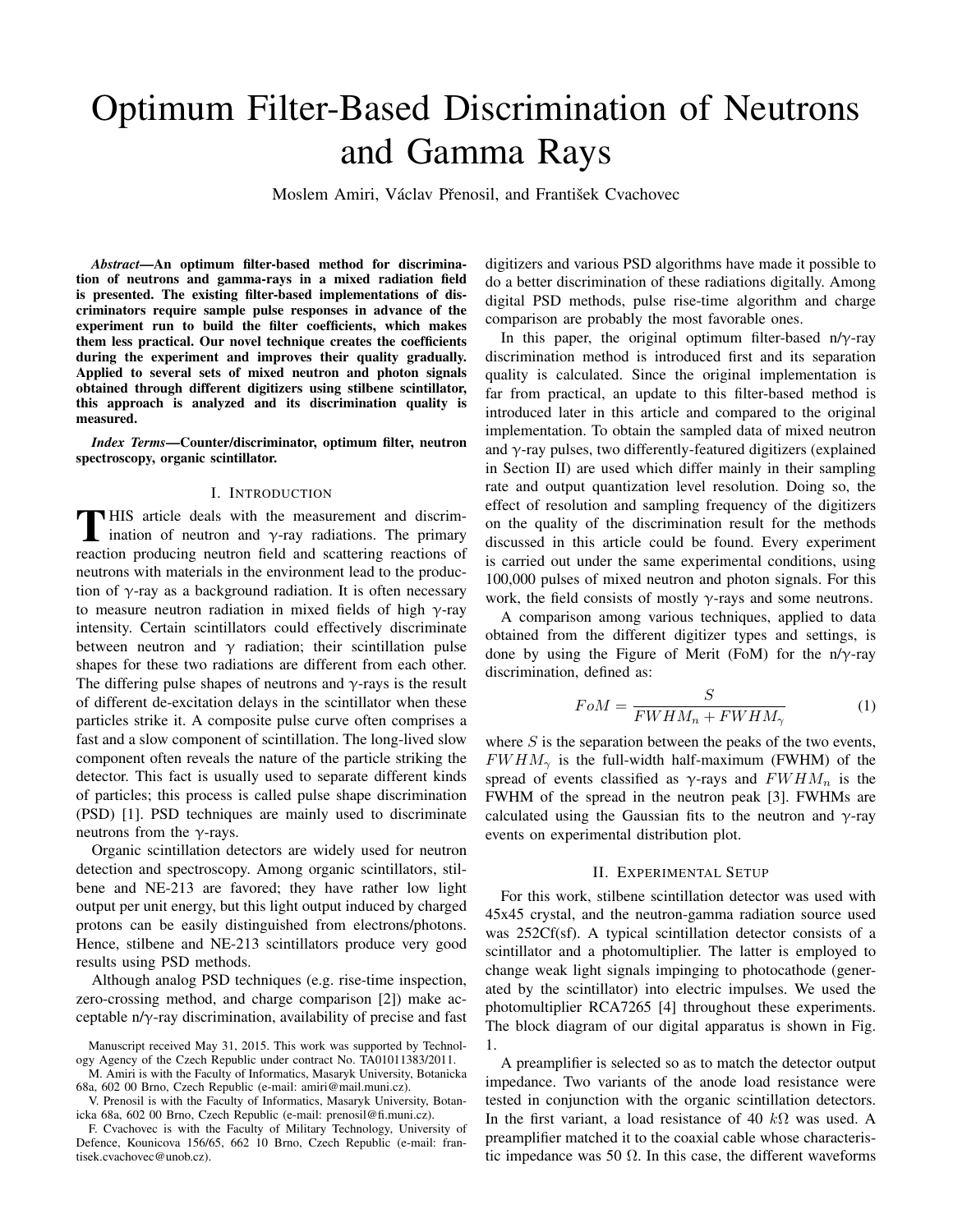

Fig. 1. Block diagram of a digital two-parameter analyzer.



Fig. 2. Comparison of a sample smoothed neutron with a sample smoothed photon. These signals are obtained from the stilbene scintillator.

of the neutron and photon pulses can be detected in the voltage pulse leading edge. If the magnitude of the load resistance is selected to be close to the characteristic impedance of the coaxial cable, which is 50  $\Omega$ , the different shapes of the neutron/photon pulses will appear to take effect during the decay time. In this case, no preamplifier is necessary. The latter option was employed here.

Two commercially available Agilent digitizers were used to digitize the output pulses: Acqiris DP210 with 8-bit resolution and set at 1 and 2 GS/s, and Acqiris DC440 with 12-bit resolution and set at 250 and 420 MS/s. While real-time digitizers are also employed in industry today, we used these specific commercial digitizers to study the effects of their various data resolution and sampling frequency features on digital processing.

#### III. NEUTRON AND PHOTON SIGNALS

A sample smoothed neutron is compared with a sample smoothed photon pulse in Fig. 2. These signals are obtained from the stilbene scintillator. As seen in this Figure, these signals are composed of a leading and a trailing edge. The leading edges could not be exploited for discrimination purposes. On the other hand, the trailing edge of the neutron signal takes longer to decay than that of the photon signal. This property could be used to separate these two radiations. However, this difference is not large enough to be easily exploited by directly applying signal processing techniques.

An innovative discrimination approach is to remove the similar segments of the two signal types and apply the technique only to the differing segments.

#### IV. OPTIMUM FILTER IMPLEMENTATION

In this section, we will use a known principle to implement an optimum filter for discrimination purposes. The principle used here is introduced in [5]. Let  $n(i)$  and  $q(i)$  be two discrete-time functions, both normalized to unity, i.e.

$$
\sum_{i} n(i) = \sum_{i} g(i) = 1
$$
\n(2)

If we compute the time function of the relative difference between  $n(i)$  and  $q(i)$  (weights) as follows:

$$
p(i) = \frac{g(i) - n(i)}{g(i) + n(i)}
$$
(3)

then an unknown function  $u(i)$ , close to either  $n(i)$  or  $g(i)$ , can be identified as one of them by the sign of  $S$  defined as:

$$
S = \sum_{i} p(i)u(i) \tag{4}
$$

We use this principle to design a filter for discrimination of neutrons and γ-rays. In (2), (3), and (4), if we replace  $n(i)$ and  $g(i)$  with neutron and  $\gamma$ -ray pulses, respectively, then if S < 0, the particle is identified as  $\gamma$ -ray, and if  $S > 0$ , as neutron.

According to (3), those parts of the neutron and photon signals that differ most will have greater weights and the similar parts will have negligible weights. The similar segments could have weights with large absolute values when they are very close to zero; but according to (4), the final effect is minimal. Since the leading edges and the end-tail segments of neutrons and  $\gamma$ -rays have almost the same shape, there will be insignificant weights or effects for corresponding points when these segments are included. However this minimal improvement of the discrimination caused by these segments will help us better identify the particles in low energy region. Inclusion of these parts is directly related to the capabilities of the hardware at hand. Omitting these segments will have the benefit of fewer number of multiplications (based on (4)), but a slight decrease in the quality of the results. For this work, the area of interest starts from the point where the leading edge hits the 1% threshold level and the end point is a constant number of samples after this starting point for all signals, such that this interval covers a signal as much as possible.

In (3), a sample  $\gamma$ -ray  $g(i)$  and a sample neutron  $n(i)$  are picked and used to build the weights. These samples need to be patterns representing the types of pulses contained in the whole data set. Therefore, more than one sample should be used for each pulse type to obtain better results. If we use  $k$ number of pulses  $(k > 1)$  from each radiation type to build the sample pulses required, then

$$
g(i) = \frac{\sum_{j=1}^{k} g_j(i)}{k}
$$
  

$$
n(i) = \frac{\sum_{j=1}^{k} n_j(i)}{k}
$$
 (5)

Once every point of the two sample pulses are built using (5), they are normalized to unity using (2) (as Fig. 3 illustrates), and then applied to (3) to build the weight sequence (as shown in Fig. 4).

We use the constant weight sequence  $p(i)$ , in conjunction with every arriving pulse, to detect that specific pulse. If  $u(i)$ is the unknown pulse to be processed, it is passed along with  $p(i)$  to (4) to compute S. As mentioned before, S serves as the identifier for the pulse and hence can be used as counting/discriminating factor. The sign of  $S$  for a pulse reveals its identity; using (3), neutrons will have positive signs for S while photons will have negative ones. This can be used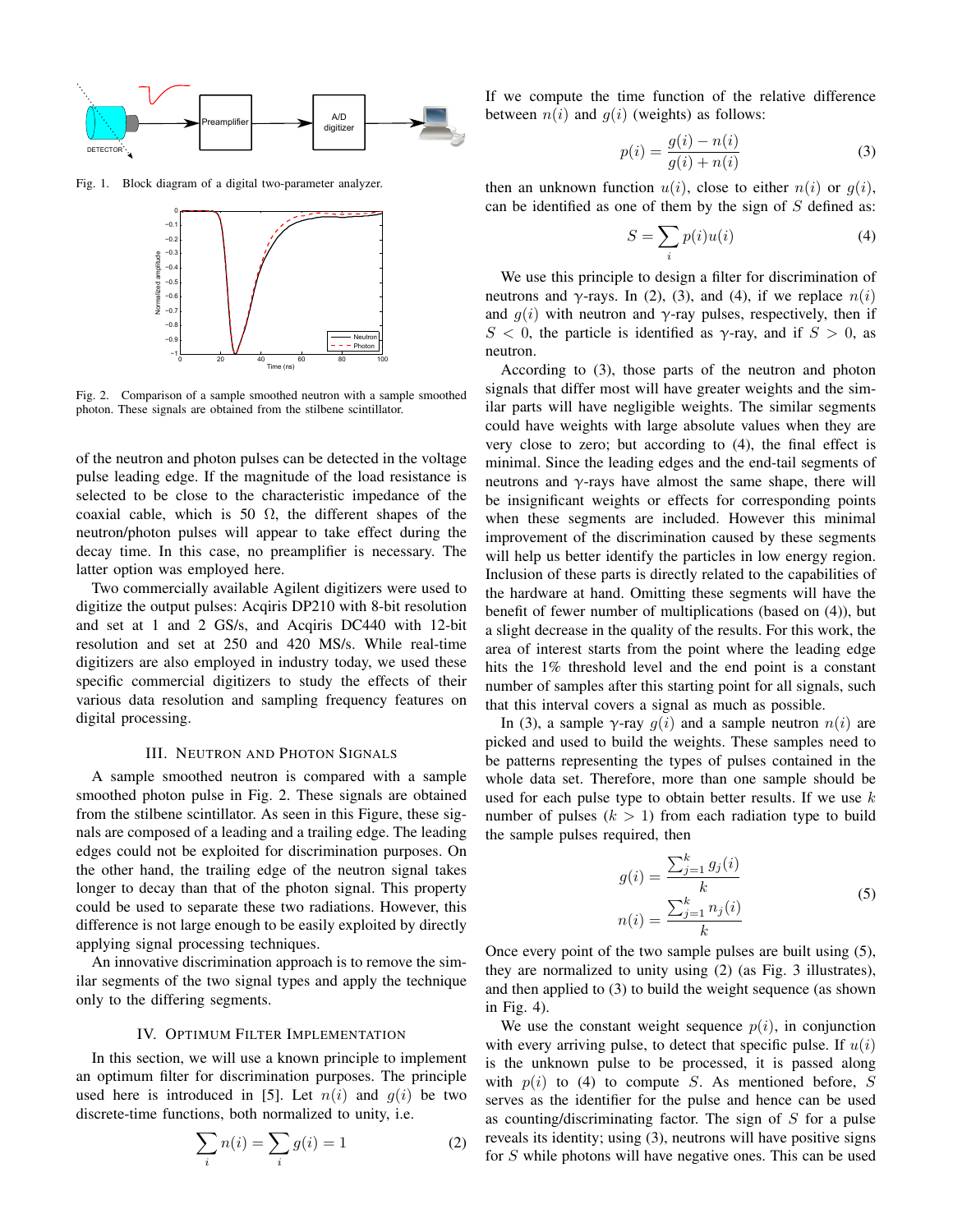

Fig. 3. Segments of neutron and γ-ray pulses, obtained from DC440 digitizer (12-bit resolution, 420 MS/s), when normalized to unity (using (2)).



Fig. 4. Weight function  $p(i)$ , obtained from (3), using the two signal segments shown in Fig. 3.



Fig. 5. Discrimination of photon and neutron signals, applying the original optimum filter-based method. The pulses are obtained using DC440 digitizer (12-bit resolution, 420 MS/s).

to count the number of neutrons and photons in an experiment. Since the zero base-line is the separator between these signals, to find the efficiency of discrimination, an ideal factor to use would be the amplitude of S for a pulse.

Fig. 5 illustrates the experimental distribution plot of neutrons and photons for the data obtained from DC440 digitizer with 12-bit resolution and set at 420 MS/s frequency rate. As seen, the zero discrimination value is the separator here; neutrons have positive and  $\gamma$ -rays have negative discrimination values. FoMs and neutron/photon counts for various data sets with different resolutions and frequency rates are shown in Table I. This method discriminates both low- and highresolution pulses very efficiently.

#### V. OPTIMUM FILTER DESIGN WITH RUN-TIME TEMPLATE BUILDUP

The approach introduced in Section IV discriminates neutrons and  $\gamma$ -rays very efficiently. However, it requires sample pulse responses in advance of the experiment run to build the

TABLE I

FOMS AND COUNTS OF THE PULSES OBTAINED FROM DC440 AND DP210 DIGITIZERS UNDER DIFFERENT SAMPLING RATES, WHEN THE ORIGINAL OPTIMUM FILTER-BASED DISCRIMINATION METHOD IS USED.

| Data format      | FoM  | <b>Neutron</b><br>counts | <b>Photon</b><br>counts |
|------------------|------|--------------------------|-------------------------|
| 12-bit, 250 MS/s | 1.25 | 9032                     | 90968                   |
| 12-bit, 420 MS/s | 1.21 | 9293                     | 90707                   |
| 8-bit, 1 GS/s    | 1.06 | 9558                     | 90442                   |
| 8-bit, 2 GS/s    | 1.05 | 9462                     | 90538                   |

filter coefficients. This requirement makes practical implementation of this method difficult; typically another discrimination approach should be employed to capture samples of neutrons and  $\gamma$ -rays before running the filter-based method. An update to the original filter-based discrimination is introduced in [6] which still requires the templates to be available before the discrimination process. In this section, we introduce a novel approach which creates the coefficients during the experiment and improves their quality gradually.

For every pulse captured in this experiment, only the trailing edge (starting from the peak) of the pulse is processed or recorded. For the experimental setup explained in Section II, this segment could cover the interval of  $37 \text{ ns}$  after the peak minimum, or the interval of  $110$  ns after the peak maximum, or even beyond. However, if the resolution is low, or the noise level is high, this segment should be short, especially when the sampling rate is high. Cutting short the end-tail segment will eliminate the negative effect of anomalies in the long tail on the count/discrimination process.

Fig. 6 illustrates the steps needed to implement our method to discriminate and count the pulse types. These steps are explained in the following:

- 1) The first captured pulse is considered template 1  $(T_1(i))$ and stored.  $T_1(i)$  is normalized to unity and recorded  $(t_1(i));$
- 2) The second pulse is considered template 2  $(T_2(i))$ , stored, and then normalized to unity  $(t_2(i))$  and recorded for future use;
- 3) The next arriving pulse  $(X(i))$  is treated as a template; it is stored and then normalized to unity  $(x(i))$ . Having three templates now, the following weight functions are calculated:

$$
pt_1(i) = \frac{x(i) - t_1(i)}{x(i) + t_1(i)}
$$
  
\n
$$
pt_2(i) = \frac{t_2(i) - x(i)}{t_2(i) + x(i)}
$$
\n(6)

4) The weight functions built in step 3 are used to identify  $X(i)$  through the following equations:

$$
St_1 = C_1 \cdot \sum_i pt_1(i) \cdot X(i)
$$
  
\n
$$
St_2 = C_2 \cdot \sum_i pt_2(i) \cdot X(i)
$$
 (7)

 $C_1$  and  $C_2$  coefficients could be either +1 or −1. This setting is dependent on weight functions (6): if the numerator is the subtraction of neutron sequence from photon sequence (photon sequence from neutron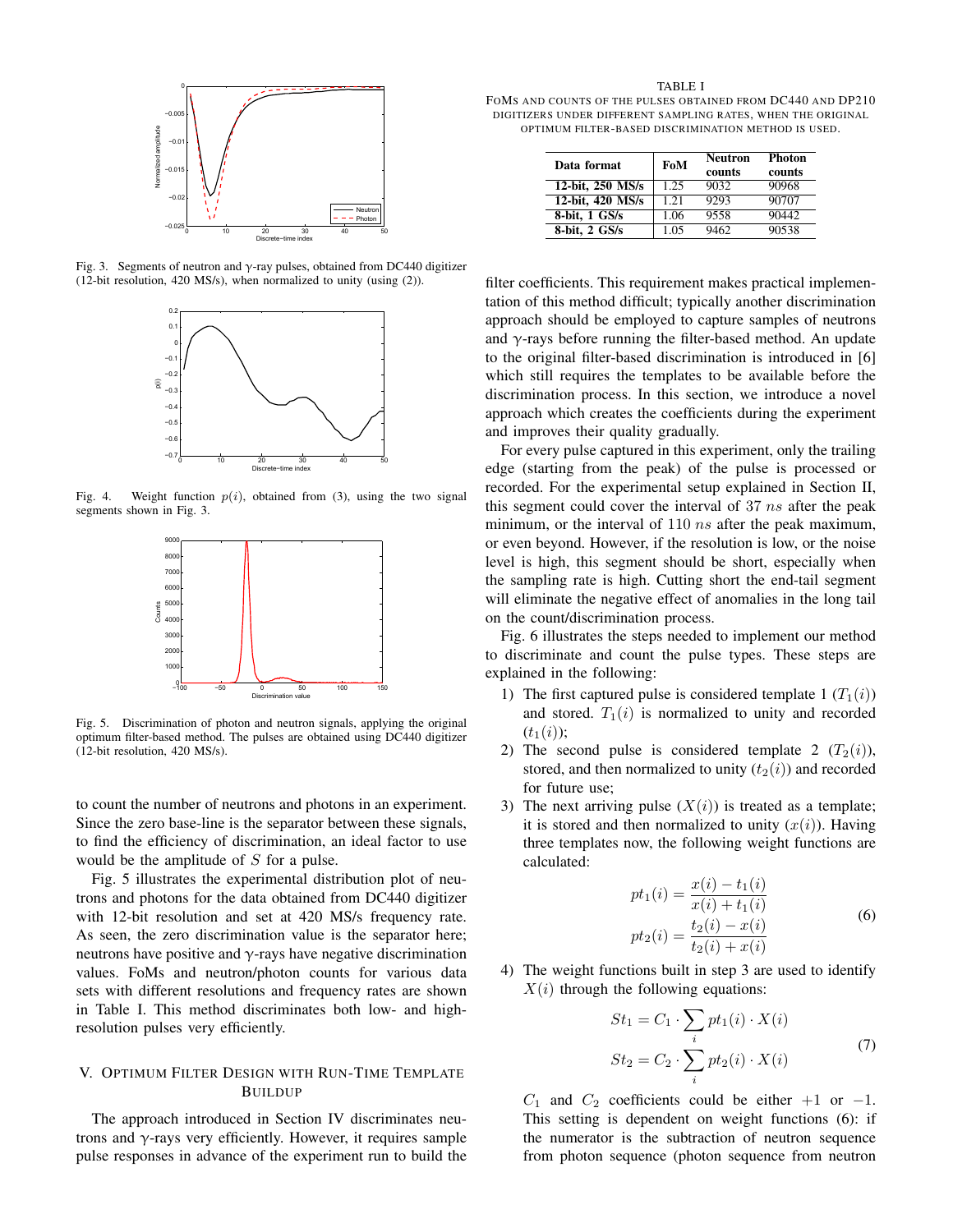sequence), the corresponding coefficient must be  $+1$ (−1). A normalized photon signal has larger magnitude at the peak point than a normalized neutron (this is evident in Fig. 3). This feature makes a weight function, (6), positive at the peak point when the numerator is the subtraction of neutron sequence from photon sequence, and negative when the opposite order is on the numerator. As mentioned before, to simplify this technique, we start capturing signals from the peak of the pulses. Therefore, in order to find the value of a coefficient, only the first sample of the corresponding weight function sequence needs to be checked; if  $pt_1(1) < 0$  then  $C_1 = -1$ , otherwise  $C_1 = +1$ . The same rule applies to  $pt_2$  and  $C_2$ .

- 5) If absolute value of  $St_1$  is greater than that of  $St_2$ , template 2  $(T_2(i))$  needs to be updated; in our implementation, every sample in  $T_2(i)$  retains 9/10th of its old value while receiving  $1/10$ th from  $X(i)$ . If  $St_1$ is positive, it is counted as neutron, otherwise photon. Moreover,  $St_1$  itself is treated as a discrimination factor.  $T_2(i)$  is then normalized to unity and stored in  $t_2(i)$ . On the other hand, if absolute value of  $St_2$  is greater, template 1  $(T_1(i))$  needs to be updated; every sample in  $T_1(i)$  retains 9/10th of its old value while receiving 1/10th from  $X(i)$ . If  $St_2$  is positive, it is counted as neutron, otherwise photon.  $St_2$  is also used as a good discrimination factor.  $T_1(i)$  is then normalized to unity and stored in  $t_1(i)$ .
- 6) For every arriving pulse  $X(i)$ , the steps 3 to 5 are repeated.

There are eight possible conditions which could occur in this introduced algorithm; any of  $T_1(i)$ ,  $T_2(i)$ , or  $X(i)$  could be either neutron  $(n)$  or gamma-ray  $(\gamma)$ . In order to elaborate on this method, all these cases are reviewed here:

- 1)  $T_1(i) = n, X(i) = n, T_2(i) = \gamma$  $\to St_1 \approx 0, C_2 = +1, St_2 > 0$ Therefore,  $T_1(i) (= n)$  is updated with  $X(i) (= n)$ , and a neutron is counted.
- 2)  $T_1(i) = n, X(i) = \gamma, T_2(i) = \gamma$  $\to C_1 = +1, St_1 < 0, St_2 \approx 0$ Therefore,  $T_2(i) (= \gamma)$  is updated with  $X(i) (= \gamma)$ , and a photon is counted.
- 3)  $T_1(i) = \gamma$ ,  $X(i) = n$ ,  $T_2(i) = n$  $\to C_1 = -1, St_1 > 0, St_2 \approx 0$ Therefore,  $T_2(i) (= n)$  is updated with  $X(i) (= n)$ , and a neutron is counted.
- 4)  $T_1(i) = \gamma$ ,  $X(i) = \gamma$ ,  $T_2(i) = n$  $\to St_1 \approx 0, C_2 = -1, St_2 < 0$ Therefore,  $T_1(i) (= \gamma)$  is updated with  $X(i) (= \gamma)$ , and a photon is counted.
- 5)  $T_1(i) = \gamma$ ,  $X(i) = n$ ,  $T_2(i) = \gamma$  $\rightarrow C_1 = -1, St_1 > 0, C_2 = +1, St_2 > 0$

This condition, where both  $T_1(i)$  and  $T_2(i)$  are of the same signal type but  $X(i)$  is different, could occur only at the beginning of the experiment and this method resolves it immediately. Here,  $St_1$  and  $St_2$  have almost the same value, but when compared, one is larger than the other. If  $St_1$  is larger,  $T_2(i) (= \gamma)$  will be updated with  $X(i) (= n)$ , and a neutron will be counted. However, if  $St_2$  is larger,  $T_1(i) (= \gamma)$  will be updated with  $X(i)$  $(= n)$ , and a neutron will be counted. Therefore, since both templates  $T_1(i)$  and  $T_2(i)$  are  $\gamma$  (which is basically incorrect and should be fixed), one of these templates will be randomly forced to be updated with  $n$  and hence the two templates will be gradually made different. This is exactly what we expect to happen in order for the algorithm to work correctly.

6)  $T_1(i) = \gamma$ ,  $X(i) = \gamma$ ,  $T_2(i) = \gamma$  $\rightarrow St_1 \approx 0, St_2 \approx 0$ 

This condition, where  $T_1(i)$  and  $T_2(i)$  and  $X(i)$  are all the same signal type, could occur only at the very beginning of the experiment. Here,  $St_1$  and  $St_2$  are almost zero both, but when compared, one is larger than the other. As a result, one of the templates  $T_1(i) (= \gamma)$ or  $T_2(i) (= \gamma)$  will randomly be updated with  $X(i)$  $(=\gamma)$ . This update has no negative effect. However,  $X(i)$  will be randomly counted as either neutron or photon. This is a rare erroneous condition (along with 7th case below) of this method which could happen as long as the same pulse type is received at the start of the experiment. As soon as a different type of radiation  $X(i)$ is received, 5th case above is fulfilled and the algorithm gradually fixes the templates' sequences, pulse counts, and discrimination process.

7) 
$$
T_1(i) = n, X(i) = n, T_2(i) = n
$$

$$
\rightarrow St_1 \approx 0, St_2 \approx 0
$$

This is similar to the 6th condition above where  $T_1(i)$ and  $T_2(i)$  and  $X(i)$  are all of the same radiation type. As mentioned, this could occur only at the very beginning of the experiment. One template,  $T_1(i) (= n)$  or  $T_2(i) (=$ n) will randomly be updated with  $X(i) (= n)$ , with no special effect. However,  $X(i)$  will be randomly counted as either neutron or photon. When a different type of radiation  $X(i)$  is captured, the algorithm will enter its self-correcting phase.

8) 
$$
T_1(i) = n
$$
,  $X(i) = \gamma$ ,  $T_2(i) = n$   
\n $\rightarrow C_1 = +1$ ,  $St_1 < 0$ ,  $C_2 = -1$ ,  $St_2 < 0$ 

This is a condition similar to 5th case above where both  $T_1(i)$  and  $T_2(i)$  are the same signal type but  $X(i)$  is different. As mentioned, this could occur only at the beginning of the experiment and this method resolves this condition. If  $St_1$  is larger,  $T_2(i) (= n)$  will be updated with  $X(i) (= \gamma)$ , and if  $St_2$  is larger,  $T_1(i)$ (= n) will be updated with  $X(i)$  (=  $\gamma$ ). Hence the two templates,  $T_1(i)$  and  $T_2(i)$ , will be gradually made different. In either situation, a photon will correctly be counted.

Fig. 7 illustrates the experimental distribution plot of neutrons and photons for the data obtained from DC440 digitizer with 12-bit resolution and set at 420 MS/s frequency rate. Similar to the plot shown in Fig. 5, the zero discrimination value is the separator; neutrons have positive and  $\gamma$ -rays have negative discrimination values. FoMs and neutron/photon counts for various data sets with different resolutions and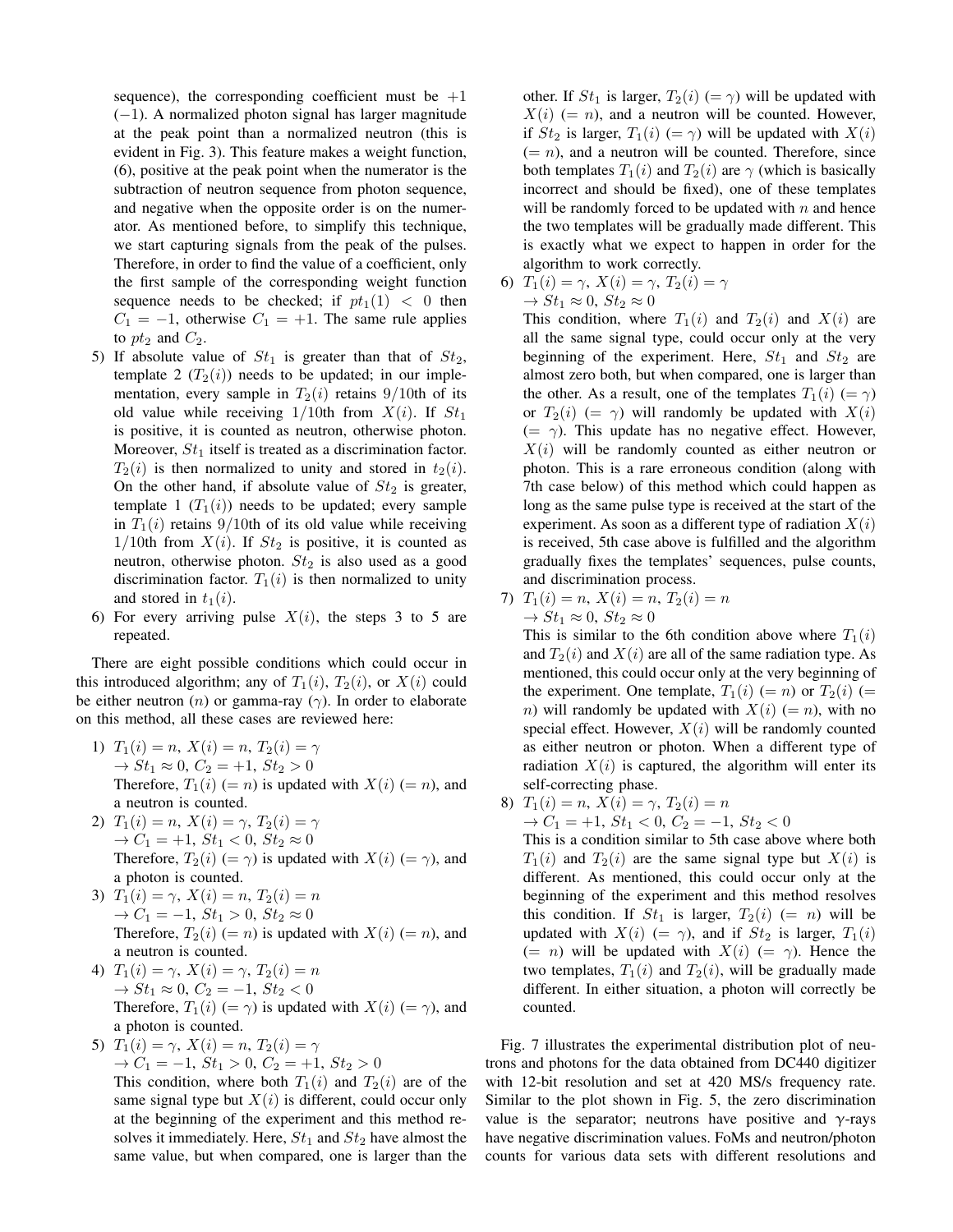

Fig. 6. The proposed algorithm for optimum filter design with run-time template buildup. The details of steps taken in this algorithm are given in Section V.

TABLE II FOMS AND COUNTS OF THE PULSES OBTAINED FROM DC440 AND DP210 DIGITIZERS UNDER DIFFERENT SAMPLING RATES. OPTIMUM FILTER-BASED METHOD WITH RUN-TIME TEMPLATE BUILDUP IS APPLIED TO THE DATA.

| Data format      | FoM  | Neutron<br>counts | <b>Photon</b><br>counts |
|------------------|------|-------------------|-------------------------|
| 12-bit, 250 MS/s | 1.24 | 9494              | 90506                   |
| 12-bit, 420 MS/s | 1.28 | 9286              | 90714                   |
| 8-bit, 1 GS/s    | 1.08 | 9533              | 90467                   |
| 8-bit, 2 GS/s    | 0.99 | 9617              | 90383                   |

−100 −50 0 50 100 0 1000  $200$  $300$  $400$ 5000 6000 7000 8000 Discrimination value Counts

Fig. 7. Discrimination of photon and neutron signals, applying optimum filter-based method with run-time template buildup. The pulses are obtained using DC440 digitizer (12-bit resolution, 420 MS/s).

#### VI. DISCUSSION

To update template 1  $(T_1(i))$  or template 2  $(T_2(i))$  in our implementation, every sample in the template retains 9/10th

frequency rates are shown in Table II. The same data sets used for the experiments of Section IV are used here for comparison purposes. This method discriminates pulses very well, with DC440 digitizer (12-bit resolution, and set at 420 MS/s) showing the highest efficiency.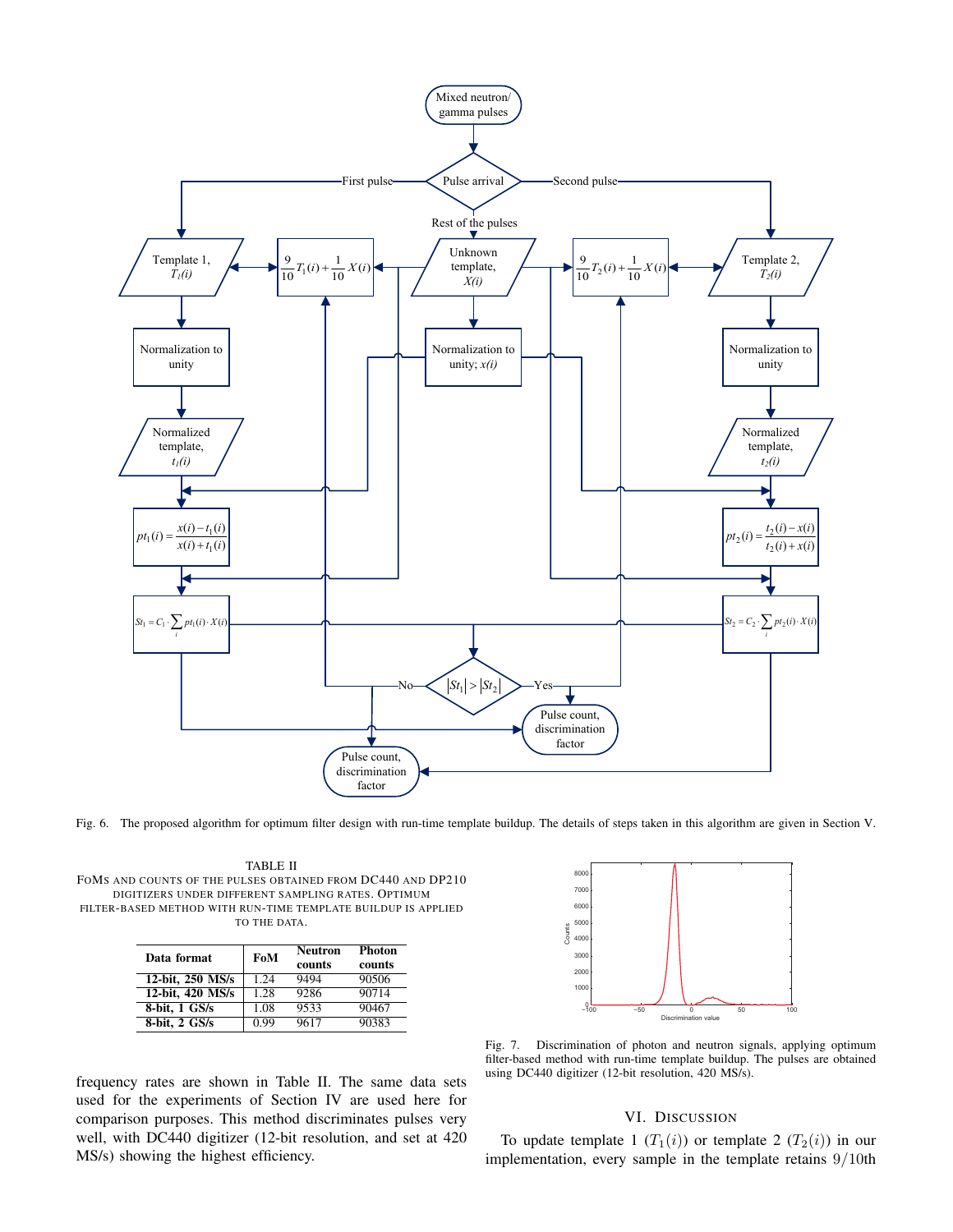TABLE III COUNT ERROR RATES OF THE PULSES OBTAINED FROM DC440 AND DP210 DIGITIZERS UNDER DIFFERENT SAMPLING RATES.

| Data format      | Pulse count error rate |
|------------------|------------------------|
| 12-bit, 250 MS/s | $0.462\%$              |
| 12-bit, 420 MS/s | $0.007\%$              |
| 8-bit, 1 GS/s    | $0.025\%$              |
| 8-bit, 2 GS/s    | $0.155\%$              |

of its old value while receiving  $1/10$ th from the arriving pulse  $X(i)$ . This approach keeps a history of the templates and assures that irregular and out-of-shape pulses will not have their ill-effects on the templates; the templates will recover quickly from the small effects in such cases. If it is expected that the experimental condition will possibly create an abundance of irregular pulses in a row, the ratio of 0.9:0.1 can be made even higher; the side effect of this setting will be a slower template buildup at the beginning of the experiment.

If the approach of Section IV is assumed to count pulse types correctly due to the availability of accurate templates and hence weight sequence in this method, the results obtained through this method could be used as a base to measure the efficiency of the other updating methods. Since the same data sets were used to obtain the results shown in both Tables I and II, the neutron and photon counts in these Tables could be compared; the error rates are listed in Table III. As seen in this Table, a higher resolution with adequate frequency rate (12-bit resolution and 420 MS/s sampling rate in this Table) provides the most accurate pulse count result. The following reasons in the method of Section V could lead to the pulse count differences:

- Capture of the same pulse type at the beginning of experiment, therefore delaying proper template buildup;
- Irregular or noisy pulses which set  $C_1$  and  $C_2$  coefficients in (7) incorrectly;
- Gradual adaptation of templates; in fact the gradual modification in templates could better the templates throughout the experimental run (especially when the acquisition of pulses occurs within a long time interval) when the environment or the physical apparatus are affected. One could argue that in such a case, the method of Section V should be used as the base and the approach of Section IV as the one deviating from the norm.

It is worth noting that a higher FoM cannot always be associated with a more accurate pulse count, nor a lower FoM with an inaccurate pulse count.

Sampling rate of the digitizer can affect discrimination quality of a method. The FFT of neutron and photon signals indicates frequency components up to 100 MHz [7]. Hence, according to Nyquist criterion, the minimum sampling frequency for neutron and photon signals is about 200 MS/s. Estimating the exact impact of the sampling rate on the separation quality of a method can be involved. For the approaches introduced in this article, as Tables I and II show, increasing from the low sampling rate of 250 MHz to 420 MHz or increasing from the high sampling rate of 1 GHz to 2 GHz does not necessarily improve the FoM.

The factor with a greater impact on discrimination quality



Fig. 8. The points on smoothed neutron and photon signals used in PGA discrimination method.

TABLE IV FOMS OF PGA METHOD FOR THE PULSES OBTAINED FROM VARIOUS DIGITIZERS.

|     |            |      | Digitizer   8-bit, 1 GS 8-bit, 2 GS 12-bit, 250 MS 12-bit, 420 MS |     |
|-----|------------|------|-------------------------------------------------------------------|-----|
| FoM | $\pm 0.88$ | 0.91 | 0.94                                                              | .00 |

is digitizer resolution. The quality of the digitizer output could be measured by signal-to-quantization noise ratio (SQNR). Since quantization errors of neutron and photon signals are almost uniformly distributed over the quantization interval, the following well-known equation [8] reliably estimates the quality of a b-bit digitizer output:

$$
SQNR(dB) = 1.76 + 6.02b \tag{8}
$$

Equation (8) implies that SQNR increases approximately 6 dB for every bit added to the digitizer word length. This relationship gives the number of bits required by an application to assure a given signal-to-noise ratio.

In order to verify the performance of the methods introduced in this article, we apply PGA method to the same pulse data sets as used for the methods in this paper. PGA method, introduced in [3], is recognized as an efficient n/ $\gamma$ -ray discrimination method; the gradient between the peak amplitude and the amplitude a specified time after the peak amplitude (called the discrimination amplitude) on the trailing edge of the pulses are compared and used as the discrimination factor. Fig. 8 illustrates the peak and discrimination amplitudes on neutron and photon signals. The gradient is calculated using

$$
m = \frac{\Delta y}{\Delta t} = \frac{(y_p - y_d)}{(t_p - t_d)}\tag{9}
$$

where  $m$ ,  $y_p$ ,  $y_d$ ,  $t_p$ , and  $t_d$  are the gradient, the peak amplitude (which is a constant for normalized pulses), the discrimination amplitude, the time of peak amplitude occurrence, and the time of discrimination amplitude occurrence, respectively. For this work, we used some training pulses to locate the best discrimination amplitude, which occurred about 36 ns after the peak of the pulse. The FoMs obtained are listed in Table IV. A comparison shows that the novel methods introduced here have better discrimination qualities than the PGA method does. Fig. 9 shows the best discrimination plot obtained by PGA method.

#### VII. CONCLUSION

In this article, an optimum filter-based n/ $\gamma$ -ray discrimination approach was first introduced. This algorithm counts